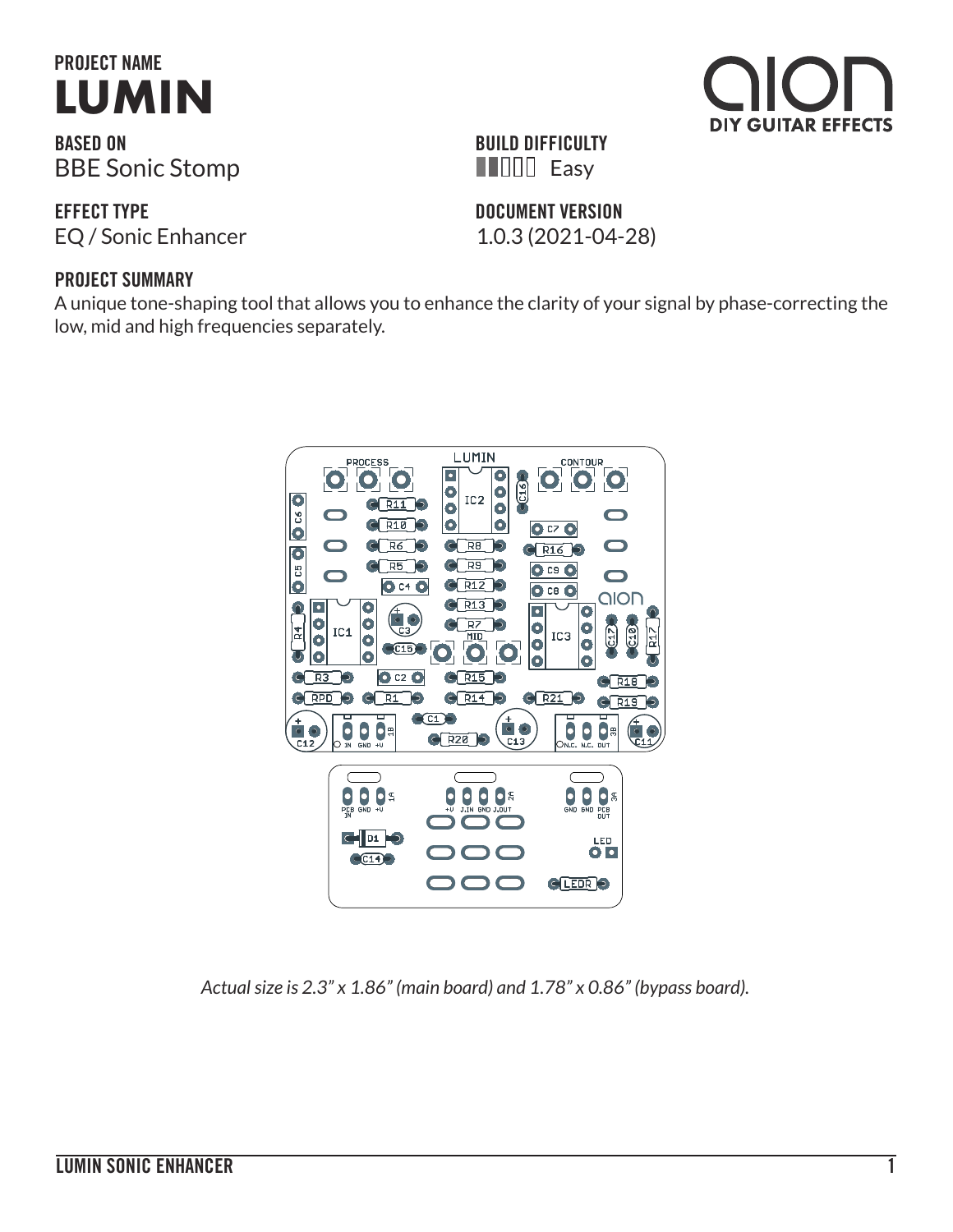## TABLE OF CONTENTS

- **1** Project Overview **7** Enclosure Layout
- **2** Introduction & Usage **8** Wiring Diagram
- **3-4** Parts List **9** Licensing
	-
	- **6** Drill Template

# INTRODUCTION

- 
- 
- 
- **5** Schematic **9** Document Revisions

The Lumin Sonic Enhancer is a work-alike of the BBE Sonic Stomp, the single-channel stompbox version of the rackmounted Sonic Maximizer first released in the late 1980s. Its sound is often described as like taking a blanket off your speaker. It adds clarity and definition to your tone and can be adjusted to suit a wide variety of rigs and settings.

Categorically speaking, it's an EQ pedal, but one that primarily affects the frequencies above and below the range of normal EQ pedals. Its purpose is less about changing the voice of the instrument and more about changing its relationship to the overall mix.

The original unit uses a proprietary analog IC manufactured by New Japan Radio that contains the core of the circuit. The Lumin is a reverse-engineered expansion of the circuit on that chip, but it should be stressed that it is not a clone, because the chip implementation is patented. A midrange knob has been added along with switches to set the frequencies of the Process and Contour knobs.

The updated 125B version of the Lumin adds some additional power filtering on the ICs, but otherwise nothing has been changed from the older 1590B version.

# USAGE

The Lumin has the following controls:

- **Contour** adjusts the phase response of the split signal below the frequency set by the Lo Frequency toggle (low pass).
- **Process** adjusts the phase response of the split signal above the frequency set by the Hi Frequency toggle (high pass). This is similar to a "presence" control often seen in professional audio equipment.
- **Midrange** adjusts the phase response of the split signal between the low and high frequencies (bandpass).
- **Hi Frequency** (toggle switch) changes the frequency at which the "Process" knob operates. The default frequencies are 10 kHz (center position), 7.3 kHz (up), and 5.1 kHz (down).
- **Low Frequency** (toggle switch) changes the frequency at which the "Contour" knob operates. The default frequencies are 50 Hz (down position), 74 Hz (up), and 105 Hz (center).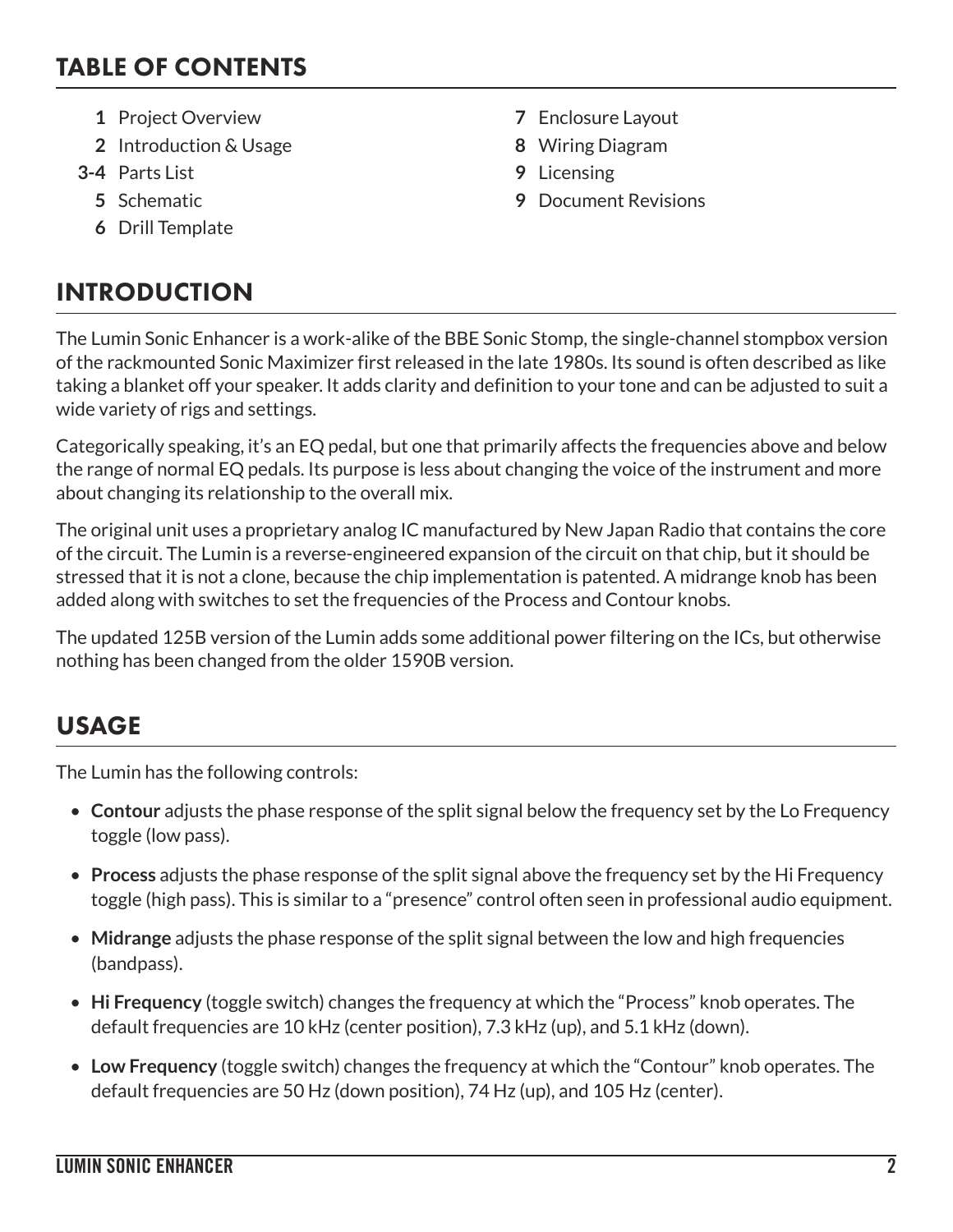## PARTS LIST

This parts list is also available in a spreadsheet format which can be imported directly into Mouser for easy parts ordering. Mouser doesn't carry all the parts (most notably potentiometers) so the second tab lists all the non-Mouser parts as well as sources for each.

[View parts list spreadsheet](https://docs.google.com/spreadsheets/d/1VECv1sUSH4CogKO5oUx3wQS5J-CbQYcrzfYUN8-AlGA/edit?usp=sharing) →

| <b>PART</b>     | <b>VALUE</b> | <b>TYPE</b>                 | <b>NOTES</b>                                  |
|-----------------|--------------|-----------------------------|-----------------------------------------------|
| R <sub>1</sub>  | 1k           | Metal film resistor, 1/4W   |                                               |
| R <sub>3</sub>  | 1M           | Metal film resistor, 1/4W   |                                               |
| R4              | 1k           | Metal film resistor, 1/4W   |                                               |
| R5              | 1k           | Metal film resistor, 1/4W   |                                               |
| R6              | 1M           | Metal film resistor, 1/4W   |                                               |
| R7              | 22k          | Metal film resistor, 1/4W   |                                               |
| R <sub>8</sub>  | 22k          | Metal film resistor, 1/4W   |                                               |
| R <sub>9</sub>  | 22k          | Metal film resistor, 1/4W   |                                               |
| R <sub>10</sub> | 10k          | Metal film resistor, 1/4W   |                                               |
| R11             | 22k          | Metal film resistor, 1/4W   |                                               |
| R <sub>12</sub> | 22k          | Metal film resistor, 1/4W   |                                               |
| <b>R13</b>      | 22k          | Metal film resistor, 1/4W   |                                               |
| R <sub>14</sub> | 22k          | Metal film resistor, 1/4W   |                                               |
| R <sub>15</sub> | 15k          | Metal film resistor, 1/4W   |                                               |
| R <sub>16</sub> | 10k          | Metal film resistor, 1/4W   |                                               |
| R <sub>17</sub> | 62k          | Metal film resistor, 1/4W   |                                               |
| <b>R18</b>      | 100k         | Metal film resistor, 1/4W   |                                               |
| R19             | 1k           | Metal film resistor, 1/4W   |                                               |
| <b>R20</b>      | 47k          | Metal film resistor, 1/4W   |                                               |
| R21             | 47k          | Metal film resistor, 1/4W   |                                               |
| <b>RPD</b>      | 2M2          | Metal film resistor, 1/4W   | Input pulldown resistor.                      |
| LEDR            | 4k7          | Metal film resistor, 1/4W   | LED current-limiting resistor.                |
| C1              | 100pF        | MLCC capacitor, NP0/C0G     |                                               |
| C <sub>2</sub>  | 4n7          | Film capacitor, 7.2 x 2.5mm |                                               |
| C <sub>3</sub>  | 10uF         | Electrolytic capacitor, 5mm |                                               |
| C4              | 2n7          | Film capacitor, 7.2 x 2.5mm |                                               |
| C <sub>5</sub>  | 2n2          | Film capacitor, 7.2 x 2.5mm | See build notes for details on modifications. |
| C <sub>6</sub>  | 6n8          | Film capacitor, 7.2 x 2.5mm | See build notes for details on modifications. |
| C7              | 18n          | Film capacitor, 7.2 x 2.5mm |                                               |
| C8              | 15n          | Film capacitor, 7.2 x 2.5mm | See build notes for details on modifications. |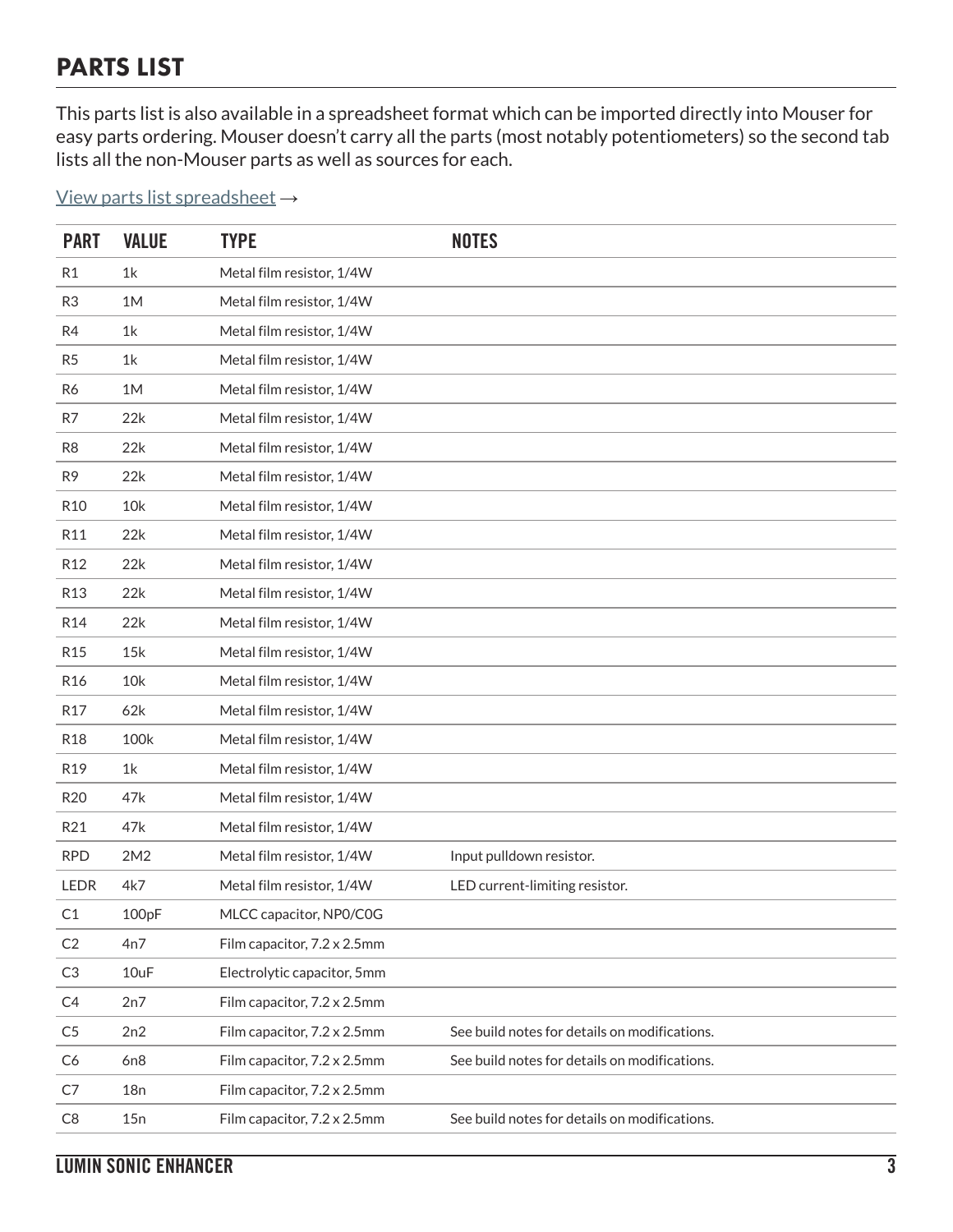# PARTS LIST, CONT.

| <b>PART</b>     | <b>VALUE</b>         | <b>TYPE</b>                    | <b>NOTES</b>                                                          |
|-----------------|----------------------|--------------------------------|-----------------------------------------------------------------------|
| C <sub>9</sub>  | 56 <sub>n</sub>      | Film capacitor, 7.2 x 2.5mm    | See build notes for details on modifications.                         |
| C10             | 100pF                | MLCC capacitor, NP0/C0G        |                                                                       |
| C11             | 10uF                 | Electrolytic capacitor, 5mm    |                                                                       |
| C12             | 100uF                | Electrolytic capacitor, 6.3mm  | Power supply filter capacitor.                                        |
| C13             | 100uF                | Electrolytic capacitor, 6.3mm  | Reference voltage filter capacitor.                                   |
| C14             | 100 <sub>n</sub>     | MLCC capacitor, X7R            | Power supply filter capacitor.                                        |
| C15             | 100 <sub>n</sub>     | MLCC capacitor, X7R            | Power supply filter capacitor. (IC1)                                  |
| C16             | 100 <sub>n</sub>     | MLCC capacitor, X7R            | Power supply filter capacitor. (IC2)                                  |
| C17             | 100 <sub>n</sub>     | MLCC capacitor, X7R            | Power supply filter capacitor. (IC3)                                  |
| D <sub>1</sub>  | 1N5817               | Schottky diode, DO-41          |                                                                       |
| IC1             | <b>TL072</b>         | Operational amplifier, DIP8    |                                                                       |
| $IC1-S$         | DIP-8 socket         | IC socket, DIP-8               |                                                                       |
| IC2             | <b>TL072</b>         | Operational amplifier, DIP8    |                                                                       |
| $IC2-S$         | DIP-8 socket         | IC socket, DIP-8               |                                                                       |
| IC <sub>3</sub> | <b>TL072</b>         | Operational amplifier, DIP8    |                                                                       |
| $IC3-S$         | DIP-8 socket         | IC socket, DIP-8               |                                                                       |
| CONT.           | 50kB                 | 16mm right-angle PCB mount pot |                                                                       |
| PROC.           | 50kB                 | 16mm right-angle PCB mount pot |                                                                       |
| <b>MID</b>      | 50kB                 | 16mm right-angle PCB mount pot |                                                                       |
| L.FREQ          | SPDT cntr off        | Toggle switch, SPDT on-off-on  |                                                                       |
|                 | H.FREQ SPDT cntr off | Toggle switch, SPDT on-off-on  |                                                                       |
| IN              | 1/4" stereo          | 1/4" phone jack, closed frame  | Switchcraft 112BX or equivalent.                                      |
| OUT             | $1/4"$ mono          | 1/4" phone jack, closed frame  | Switchcraft 111X or equivalent.                                       |
| DC              | 2.1 <sub>mm</sub>    | DC jack, 2.1mm panel mount     | Mouser 163-4302-E or equivalent.                                      |
| <b>BATT</b>     | Battery snap         | 9V battery snap                | Optional. Use the soft plastic type-the hard-shell type will not fit. |
| <b>FSW</b>      | 3PDT                 | Stomp switch, 3PDT             |                                                                       |
| <b>ENC</b>      | 125B                 | Enclosure, die-cast aluminum   | Can also use a Hammond 1590N1.                                        |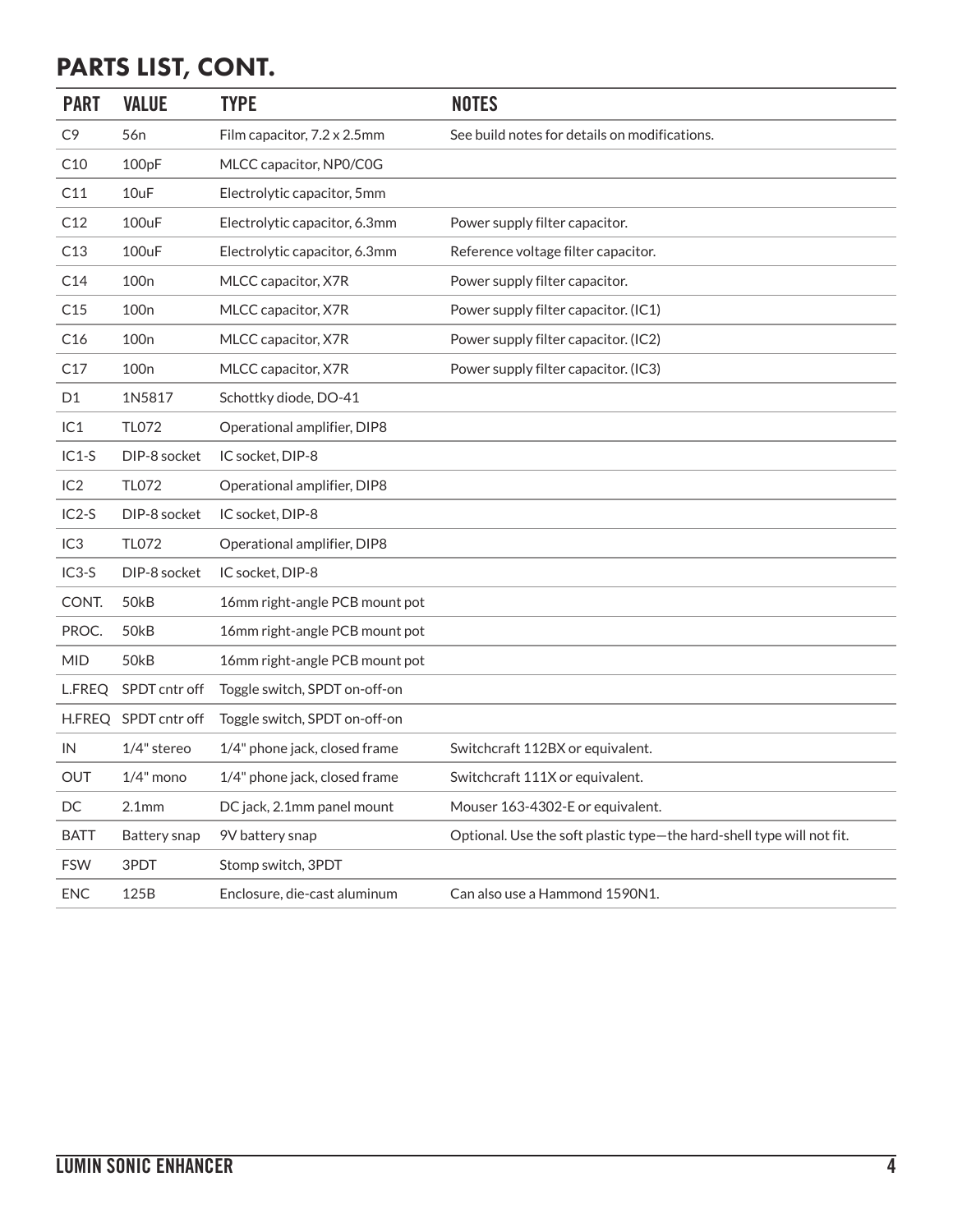# BUILD NOTES

### **Basic theory**

The legendary "BBE process" is a textbook usage of something called a state variable filter. The signal is split into three parts (low, medium and high) that can be controlled & modified separately before being mixed back together. The idea is that it phase-corrects the frequencies before they are amplified and sent to the speakers and this results in optimized speaker performance.

### **Unity gain, flat response**

The baseline setting for the Lumin is as follows: Midrange 12:00, Contour 8:00, Process 8:00, Low Frequency toggle in the down position (50 Hz), Hi Frequency toggle in the center position (10kHz). There is a very slight roll-off above the high frequency and below the low frequency, but otherwise the effect signal should be indistinguishable from the bypass signal.

### **Midrange knob**

The midrange is a bandpass filter, so it controls all the frequencies in between the high and low settings. It is highly interactive with the Contour and Process controls. The higher those knobs are set, the less of an impact the midrange knob will have, controlling a narrower frequency band. Conversely, if those knobs are turned all the way down, the midrange knob will affect a very wide frequency spectrum and act almost as a level control.

### **Adjusting the frequencies**

If you follow the parts list, the frequencies of the toggle switches are those shown at the bottom of page 2. These settings can be adjusted by changing C4/C5/C6 (high frequencies) and C7/C8/C9 (low frequencies). For each of the six positions, the capacitor value can be reduced to raise the frequency, or increased to lower the frequency.

#### **Hi Frequency switch**

This sets the frequency for the Process control.

- **C4:** 2n7 (10kHz). This capacitor is always engaged, so it adds to the value of C5 or C6 in the other two settings and will impact their frequencies if it is changed.
- **C5:** 2n2 (7.3kHz). Added to C4 when engaged.
- **C6:** 6n8 (5.1kHz). Added to C4 when engaged.

#### **Low Frequency switch**

This sets the frequency for the Contour control.

- **C7:** 18n (105 Hz). This capacitor is always engaged, so it adds to the value of C8 or C9 in the other two settings and will impact their frequencies if it is changed.
- **C8:** 15n (74 Hz). Added to C7 when engaged.
- **C9:** 56n (50 Hz). Added to C7 when engaged.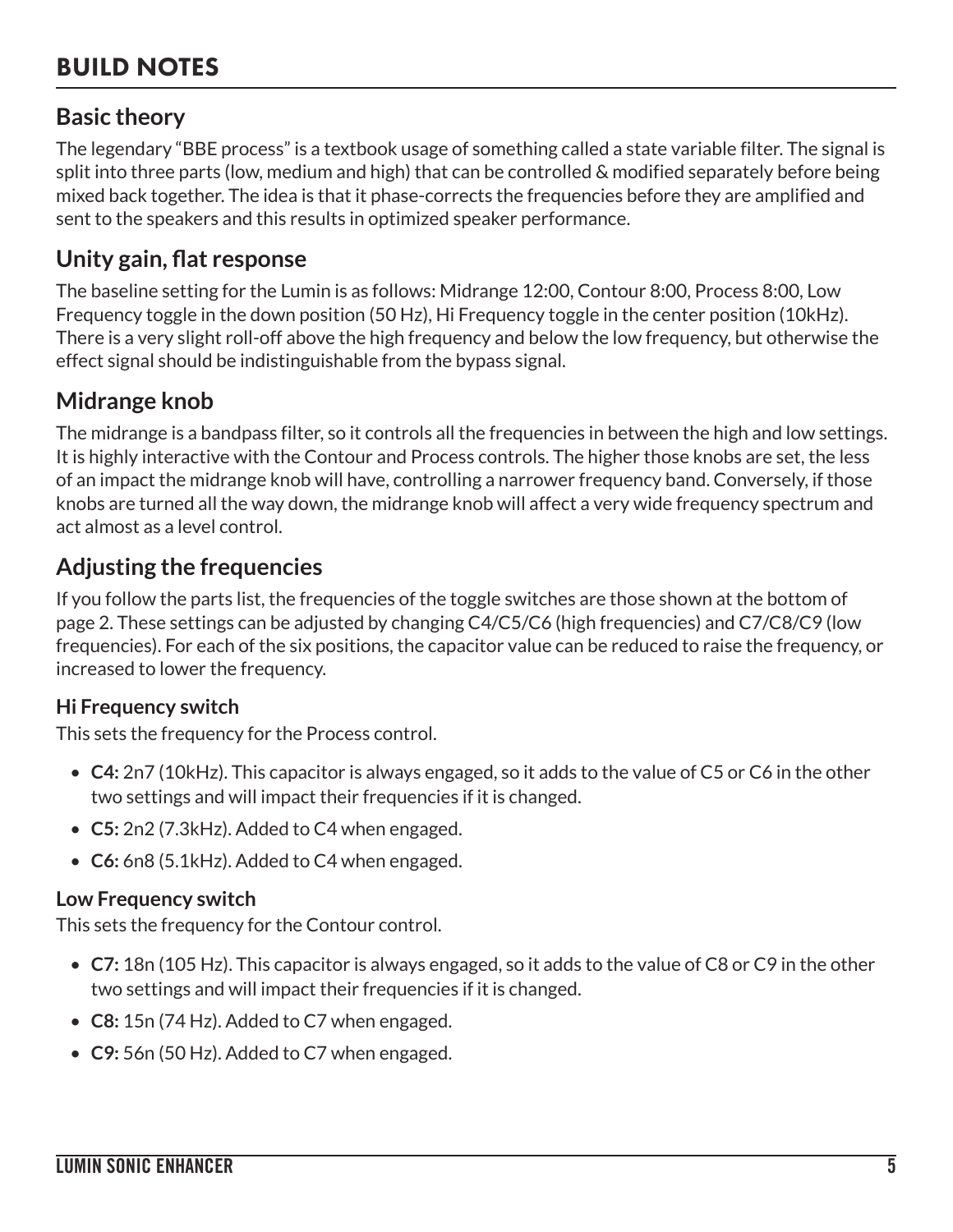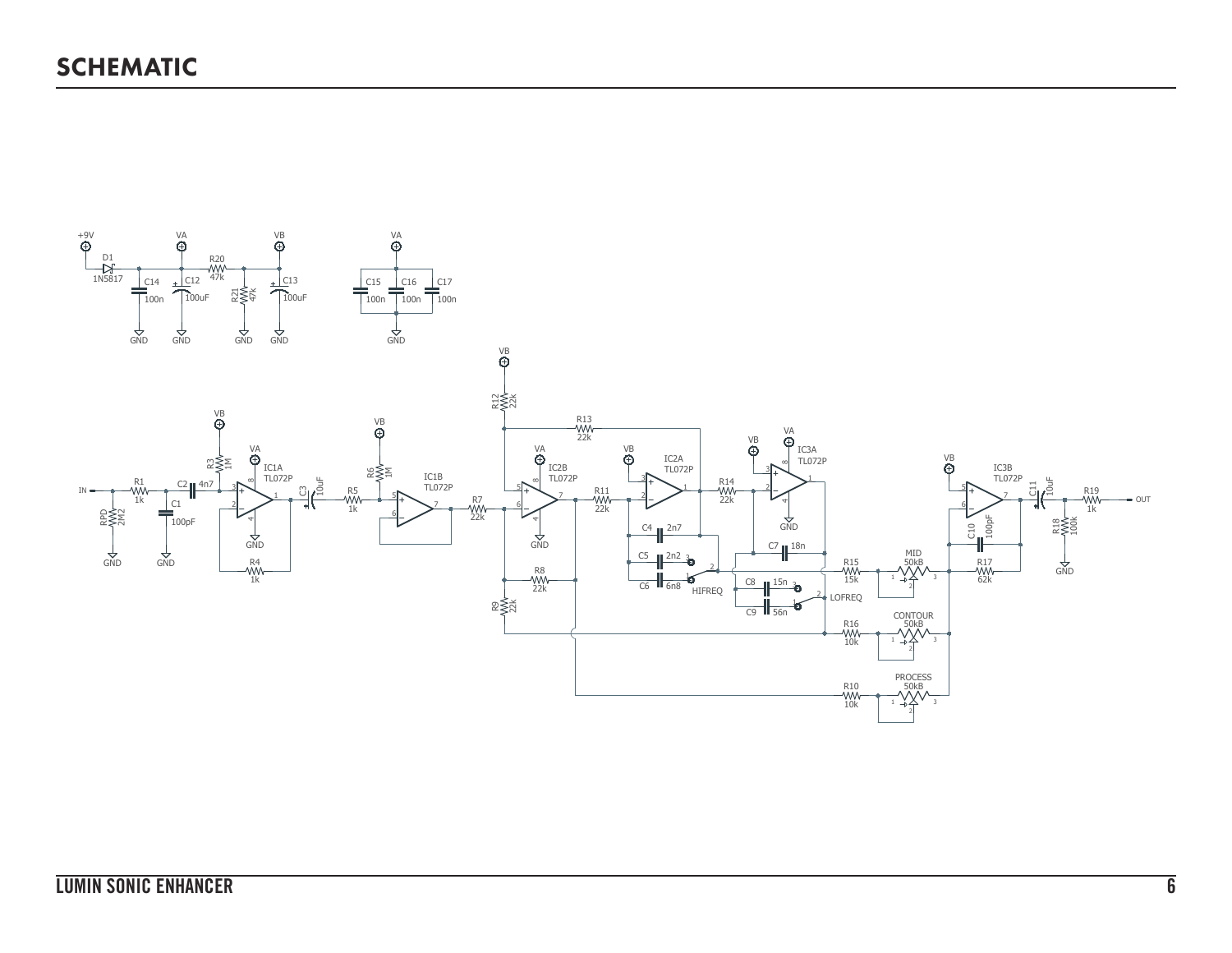## DRILL TEMPLATE

Cut out this drill template, fold the edges and tape it to the enclosure. Before drilling, it's recommended to first use a center punch for each of the holes to help guide the drill bit.

Ensure that this template is printed at 100% or "Actual Size". You can double-check this by measuring the scale on the printed page.

**Top jack layout** assumes the use of closed-frame jacks like the **Switchcraft 111X**. If you'd rather use open-frame jacks, please refer to the Open-Frame Jack Drill Template for the top side.

**LED hole drill size** assumes the use of a [5mm LED bezel,](https://aionfx.com/link/chrome-bezel-for-5mm-led/) available from several parts suppliers. Adjust size accordingly if using something different, such as a 3mm bezel, a plastic bezel, or just a plain LED.

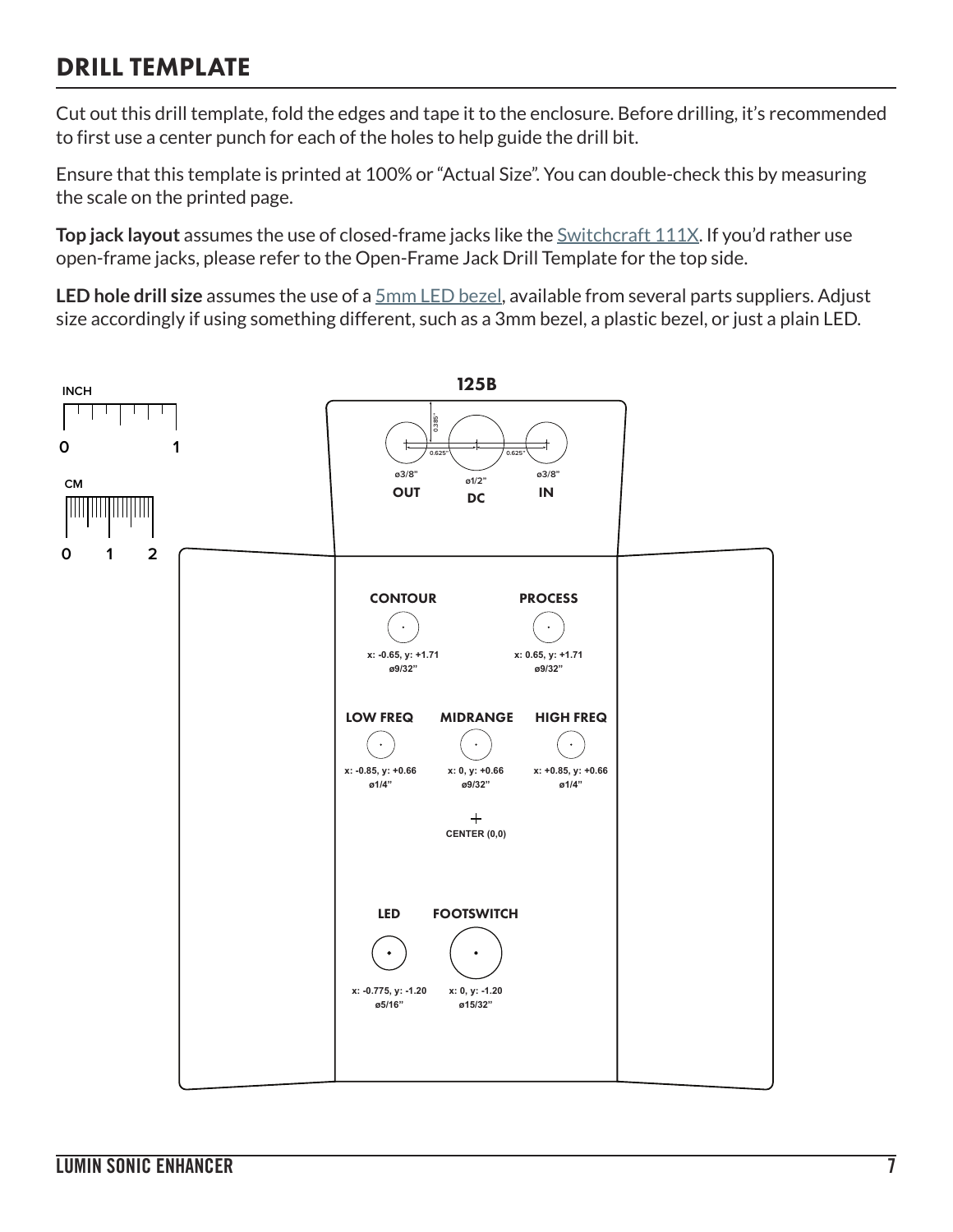# ENCLOSURE LAYOUT

Enclosure is shown without jacks. See next page for jack layout and wiring.

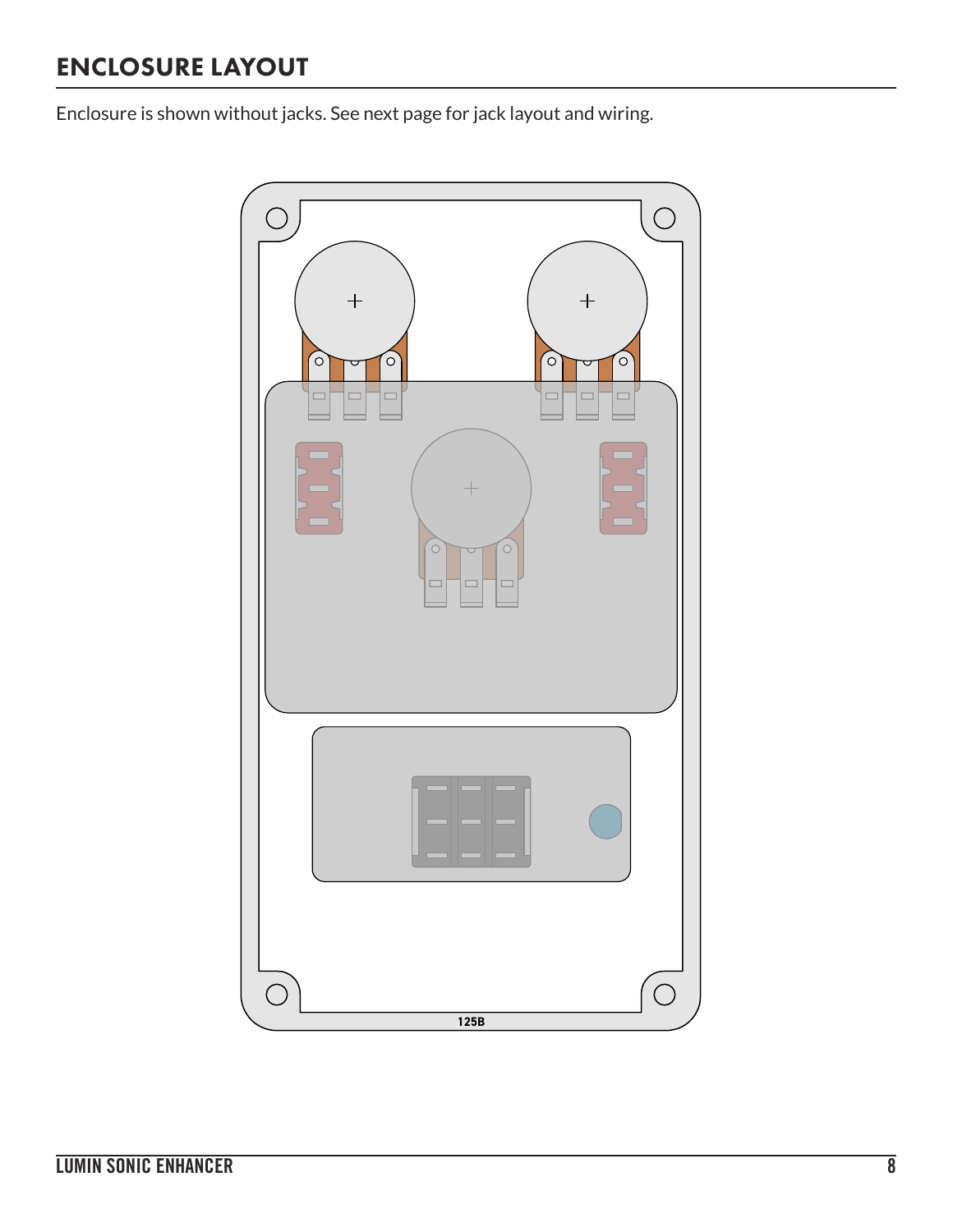

*Shown with optional 9V battery. If battery is omitted, both jacks can be mono rather than one being stereo. Leave the far-right lug of the DC jack unconnected.*